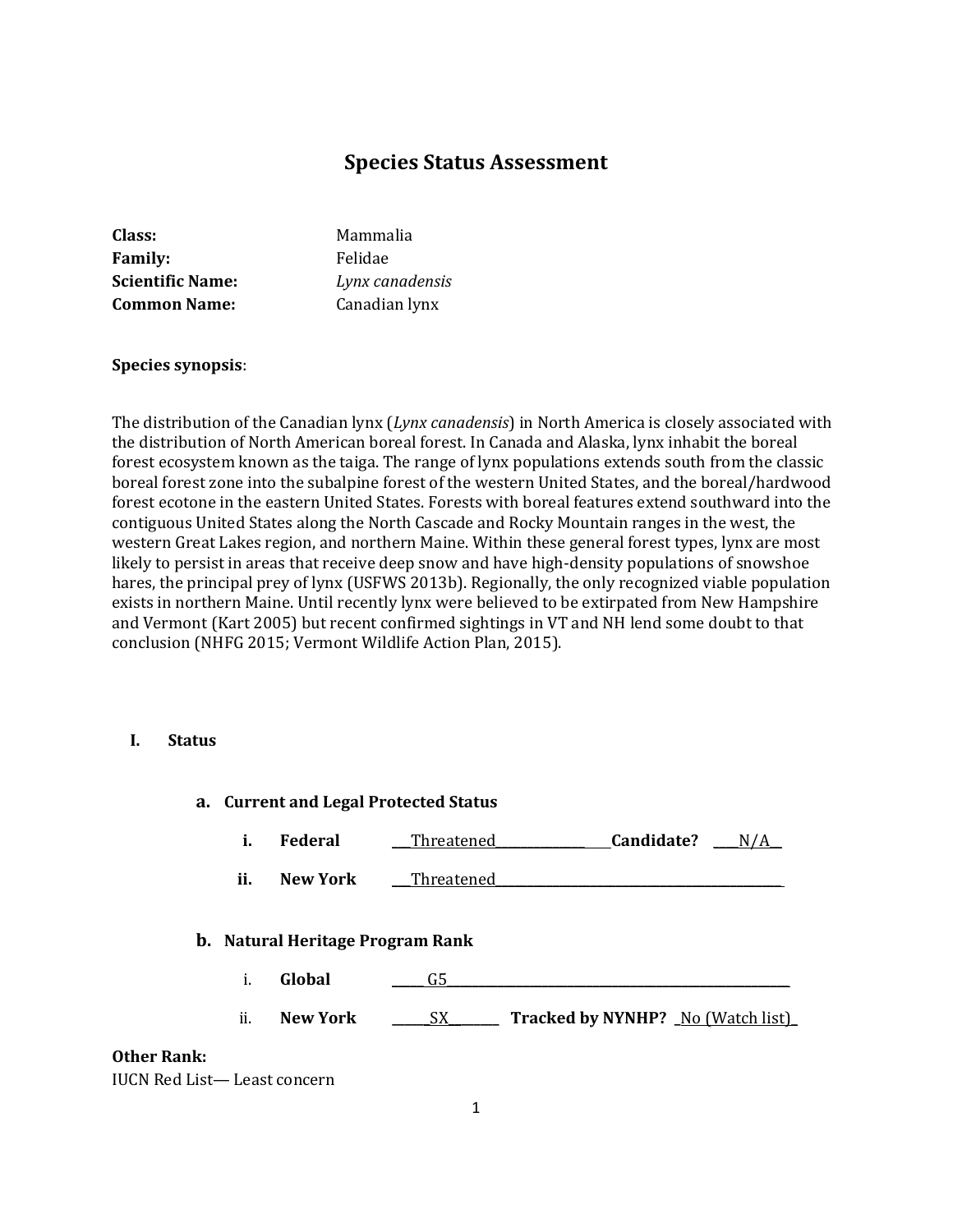Species of Northeast Regional Conservation Concern (Therres 1999)

#### **Status Discussion:**

Canadian lynx numbers in the Unites States have been falling for the last 30 years. In the 1980s, states began restricting lynx trapping (Maine stopped trapping earlier, in 1963). Trapping was banned altogether with Endangered Species Act protection in 1973 (Kart 2005).

#### **II. Abundance and Distribution Trends**

- **a. North America**
- **i. Abundance** \_\_**X**\_\_\_ **declining \_\_\_\_\_increasing \_\_\_\_\_\_stable \_\_\_\_\_unknown ii. Distribution:** \_\_**X**\_\_\_ **declining \_\_\_\_\_increasing \_\_\_\_\_\_stable \_\_\_\_\_unknown** Time frame considered: 1980s to present **b. Regional i. Abundance** \_\_**X**\_\_\_ **declining \_\_\_\_\_increasing \_\_\_\_\_stable \_\_\_\_\_\_unknown ii. Distribution:** \_\_**X**\_\_\_ **declining \_\_\_\_\_increasing \_\_\_\_\_stable \_\_\_\_\_\_\_unknown Regional Unit Considered:\_\_**Northeast\_**\_\_\_\_\_\_\_\_\_\_\_\_\_\_\_\_\_\_\_\_\_\_\_\_\_\_\_\_\_\_\_\_\_\_\_\_\_\_\_\_\_ Time Frame Considered:** 1980s to present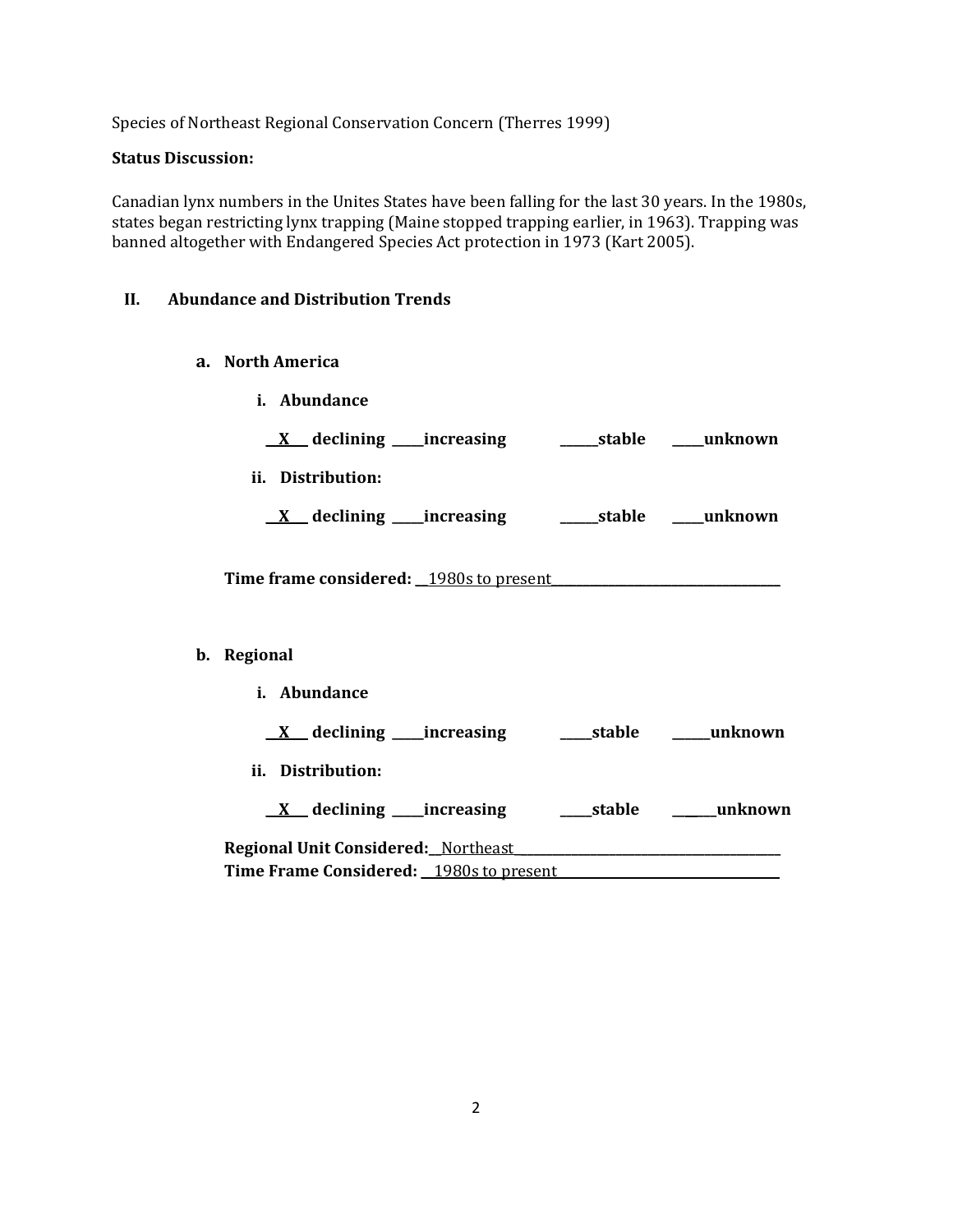**c. Adjacent States and Provinces**

| <b>CONNECTICUT</b>                                          | Not Present $X$                                            | No data $\_\_\_\_\_\_\_\_\_\_\$ |
|-------------------------------------------------------------|------------------------------------------------------------|---------------------------------|
| <b>NEW JERSEY</b>                                           | Not Present $X$                                            | No data ______                  |
|                                                             |                                                            |                                 |
| MASSACHUSETTS Not Present X                                 |                                                            | No data ______                  |
| i. Abundance                                                |                                                            |                                 |
|                                                             | ___ declining ___ increasing ___ stable ___ unknown        |                                 |
| ii. Distribution:                                           |                                                            |                                 |
|                                                             | ___ declining ___ increasing ____ stable ___unknown        |                                 |
|                                                             |                                                            |                                 |
| Listing Status: Not listed (SX) - Presumed Extirpated SGCN? |                                                            |                                 |
| <b>ONTARIO</b>                                              |                                                            |                                 |
| i. Abundance                                                |                                                            |                                 |
|                                                             |                                                            |                                 |
| ii. Distribution:                                           |                                                            |                                 |
|                                                             |                                                            |                                 |
|                                                             |                                                            |                                 |
| Listing Status: Not listed (S5)                             |                                                            |                                 |
| PENNSYLVANIA Not Present X No data                          |                                                            |                                 |
| Abundance<br>i.                                             |                                                            |                                 |
|                                                             | ___ declining ____increasing ______stable ____unknown      |                                 |
| ii. Distribution:                                           |                                                            |                                 |
|                                                             |                                                            |                                 |
|                                                             |                                                            |                                 |
|                                                             | Listing Status: Not listed (SX)- Presumed Extirpated SGCN? |                                 |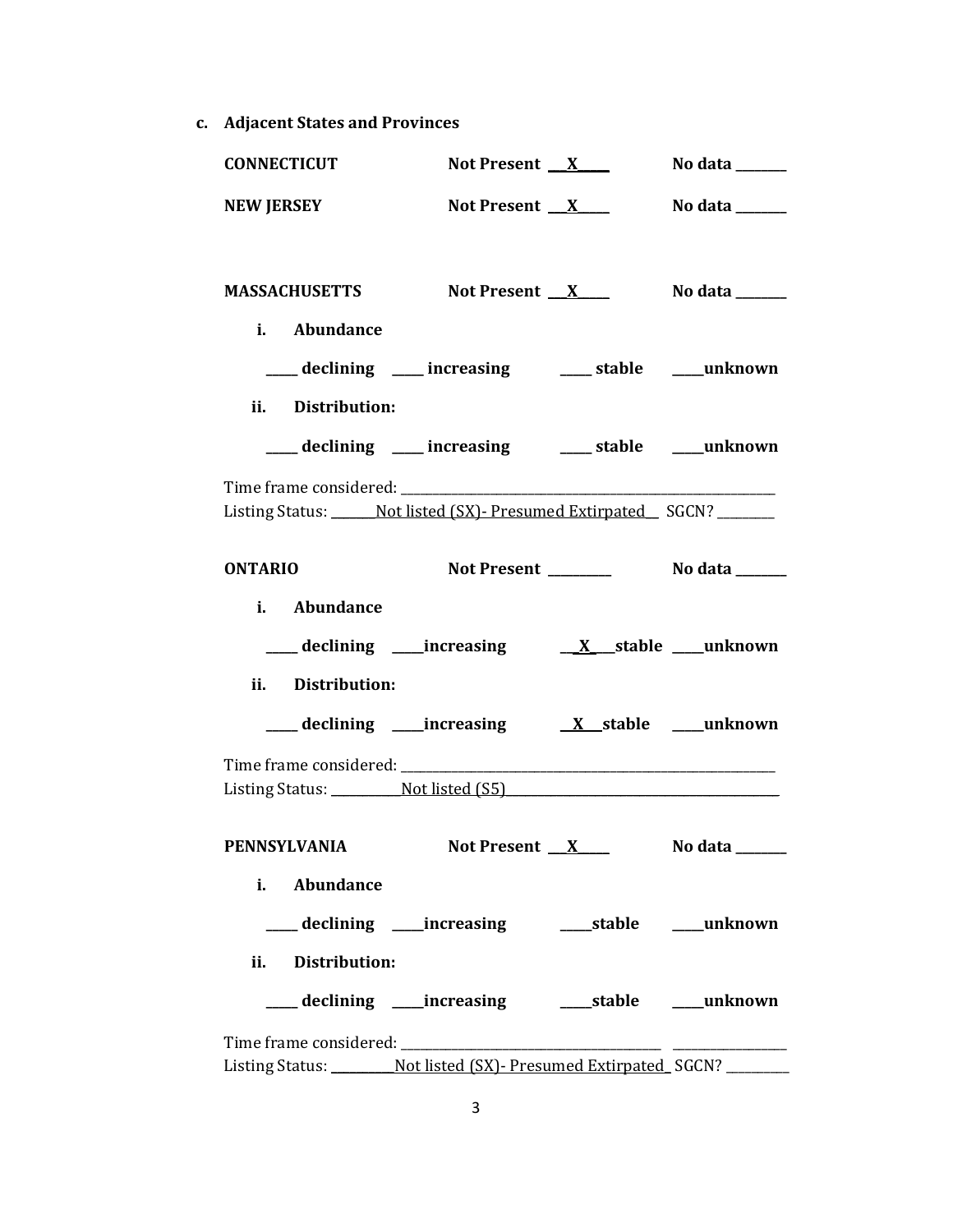| <b>QUEBEC</b>                        |                                                                |                                  |
|--------------------------------------|----------------------------------------------------------------|----------------------------------|
| i. Abundance<br>ii. Distribution:    | ___ declining ___increasing ____ <u>X__</u> stable ____unknown |                                  |
|                                      |                                                                |                                  |
|                                      | Listing Status: Not listed (S5)                                |                                  |
| <b>VERMONT</b>                       |                                                                |                                  |
| i. Abundance<br>ii. Distribution:    | ___ declining ____increasing ______stable _____X__unknown      |                                  |
|                                      | ___ declining ____increasing ______stable ____X_unknown        |                                  |
|                                      | Listing Status: Endangered (S1) but now extirpated SGCN? Yes   |                                  |
| d. NEW YORK                          |                                                                | No data $\_\_\_\_\_\_\_\_\_\_\_$ |
| i. Abundance<br>Distribution:<br>ii. | declining ___ increasing ____ stable ____ unknown              |                                  |
|                                      | declining ___ increasing ____ stable _____ unknown             |                                  |
|                                      | Time frame considered: Extirpated, date unknown                |                                  |

**Monitoring in New York.**

None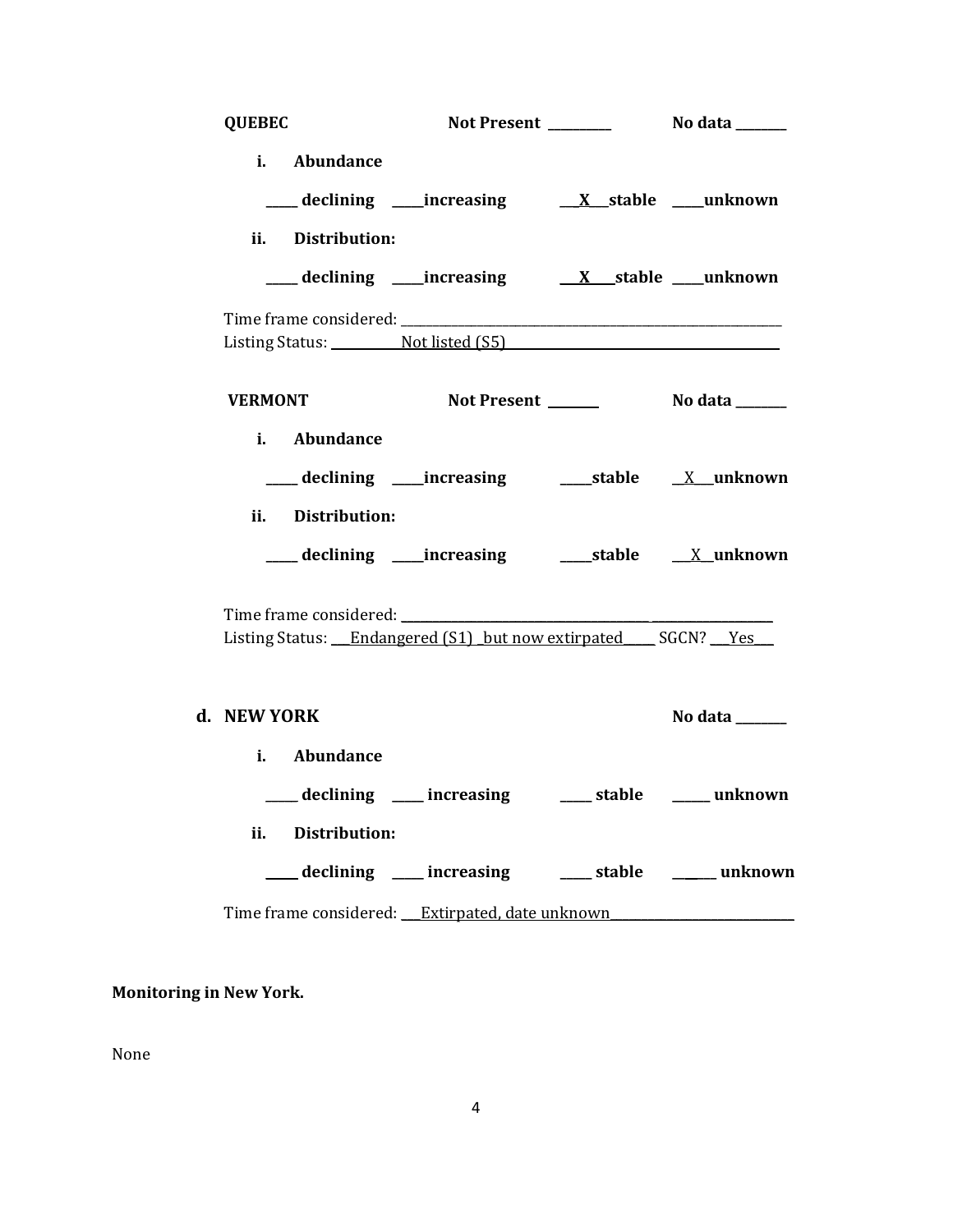## **Trends Discussion:**



**Figure 1**. Conservation status of the Canadian lynx in North America (NatureServe 2012).



**Figure 2**. Distribution of the Canadian lynx in North America (NatureServe 2012).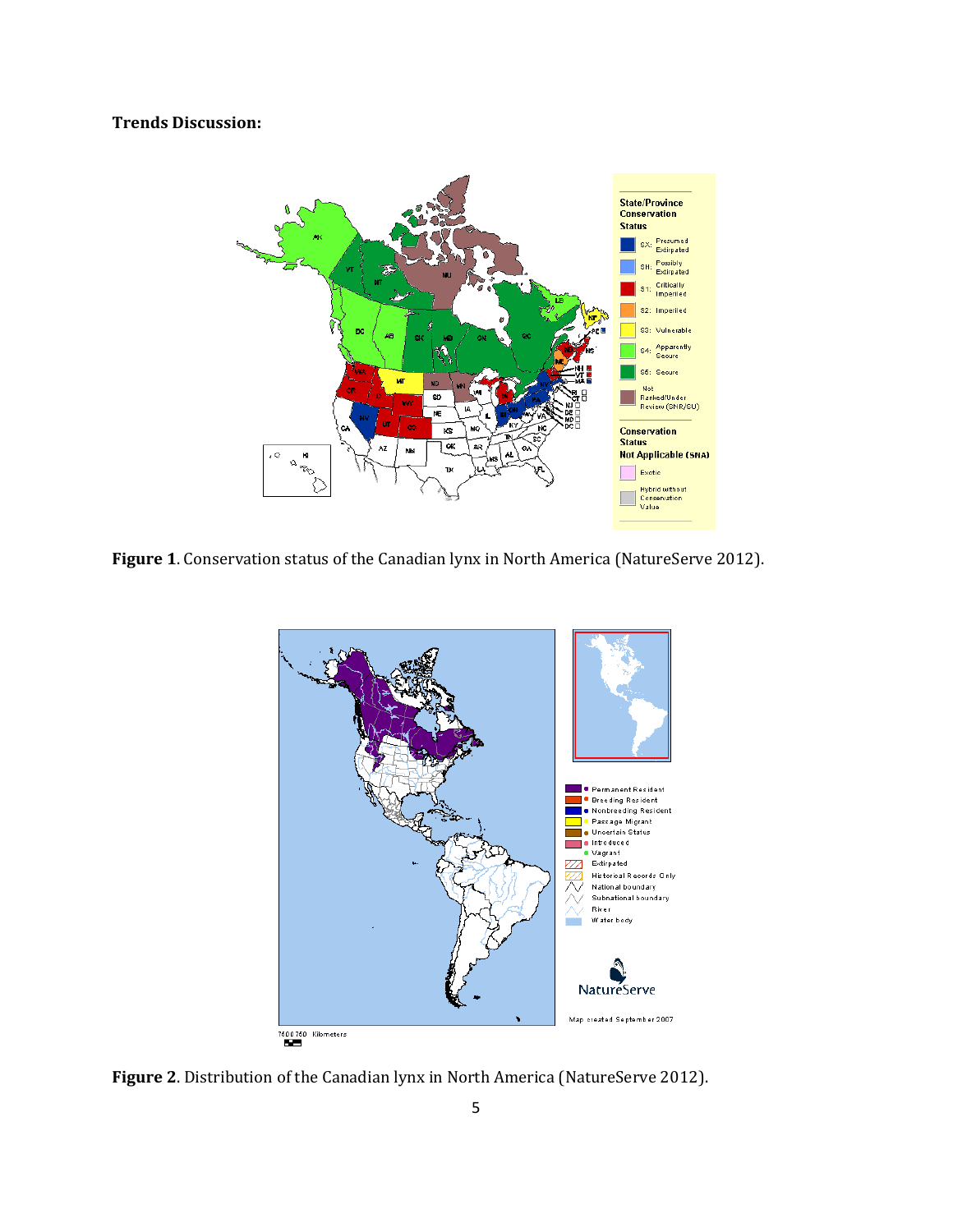## **III. New York Rarity, if known:**

| <b>Historic</b> | # of Animals | # of Locations | % of State |
|-----------------|--------------|----------------|------------|
| prior to 1970   |              |                |            |
| prior to 1980   |              |                |            |
| prior to 1990   |              |                |            |

### **Details of historic occurrence:**

There are 23 historic records of lynx in New York. It is thought that these records represent individual dispersers rather than a resident population (Ruggiero et. al. 1999).

| Current                                                         | # of Animals | # of Locations                          | % of State |
|-----------------------------------------------------------------|--------------|-----------------------------------------|------------|
|                                                                 |              |                                         |            |
| <b>Details of current occurrence:</b>                           |              |                                         |            |
| There are no current records of lynx in New York.               |              |                                         |            |
| <b>New York's Contribution to Species North American Range:</b> |              |                                         |            |
| % of NA Range in New York                                       |              | <b>Classification of New York Range</b> |            |
| $\mu$ 100 (endemic)                                             |              | Core                                    |            |
| 76-99                                                           |              | <u>X</u> Peripheral                     |            |
| 51-75                                                           |              | Disjunct                                |            |
| $26 - 50$                                                       |              | Distance to core population:            |            |

**\_\_\_\_\_\_ 1-25** \_\_\_~400 mi\_\_\_\_\_\_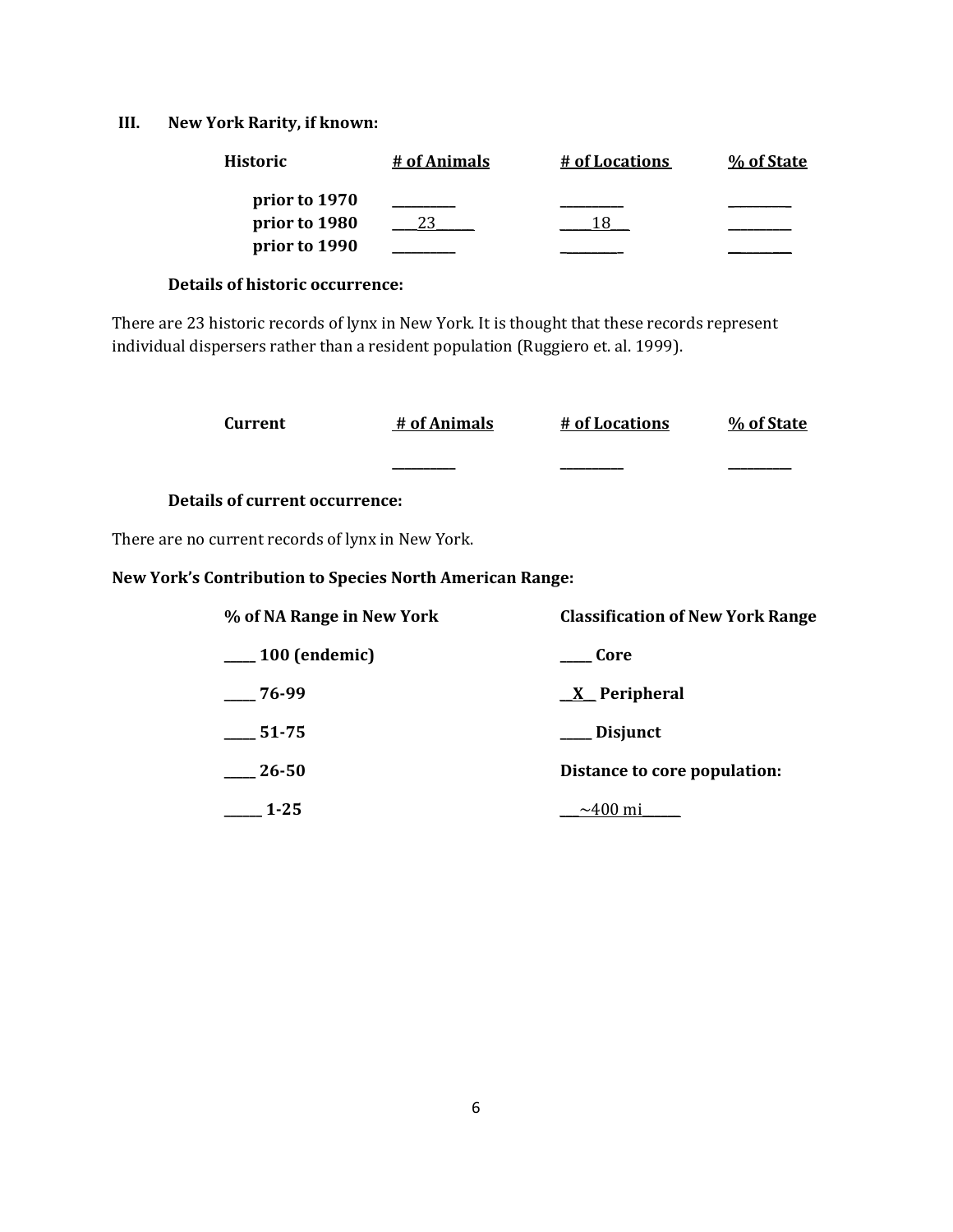### **IV. Primary Habitat or Community Type:**

- **1.** Spruce-Fir Forest and Flats
- **2.** Mountain Spruce-Fir Forests
- **3.** Mixed Northern Hardwoods

### **Habitat or Community Type Trend in New York:**

| $\underline{X}$ Declining                        | Stable | <b>Increasing</b> | Unknown                        |
|--------------------------------------------------|--------|-------------------|--------------------------------|
| Time frame of decline/increase: ________________ |        |                   |                                |
| <b>Habitat Specialist?</b>                       |        | X Yes             | No                             |
| <b>Indicator Species?</b>                        |        | <b>Yes</b>        | N <sub>0</sub><br>$\mathbf{X}$ |

#### **Habitat Discussion:**

Lynx habitat can generally be described as moist boreal forests that have cold, snowy winters and a high-density snowshoe hare prey base. The predominant vegetation of boreal forest is conifer trees, primarily species of spruce (*Picea* spp.) and fir (*Abies* spp.). In the contiguous United States, the boreal forest type transitions to deciduous temperate forest in the Northeast and Great Lakes, and to subalpine forest in the west. In mountainous areas, the boreal forests that lynx use are characterized by scattered moist forest types with high hare densities in a matrix of other habitats (e.g., hardwoods, dry forest, non-forest) with low hare densities. In these areas, lynx incorporate the matrix habitat (non-boreal forest habitat elements) into their home ranges and use it for traveling between patches of boreal forest that support high hare densities where most foraging occurs (USFWS 2013b).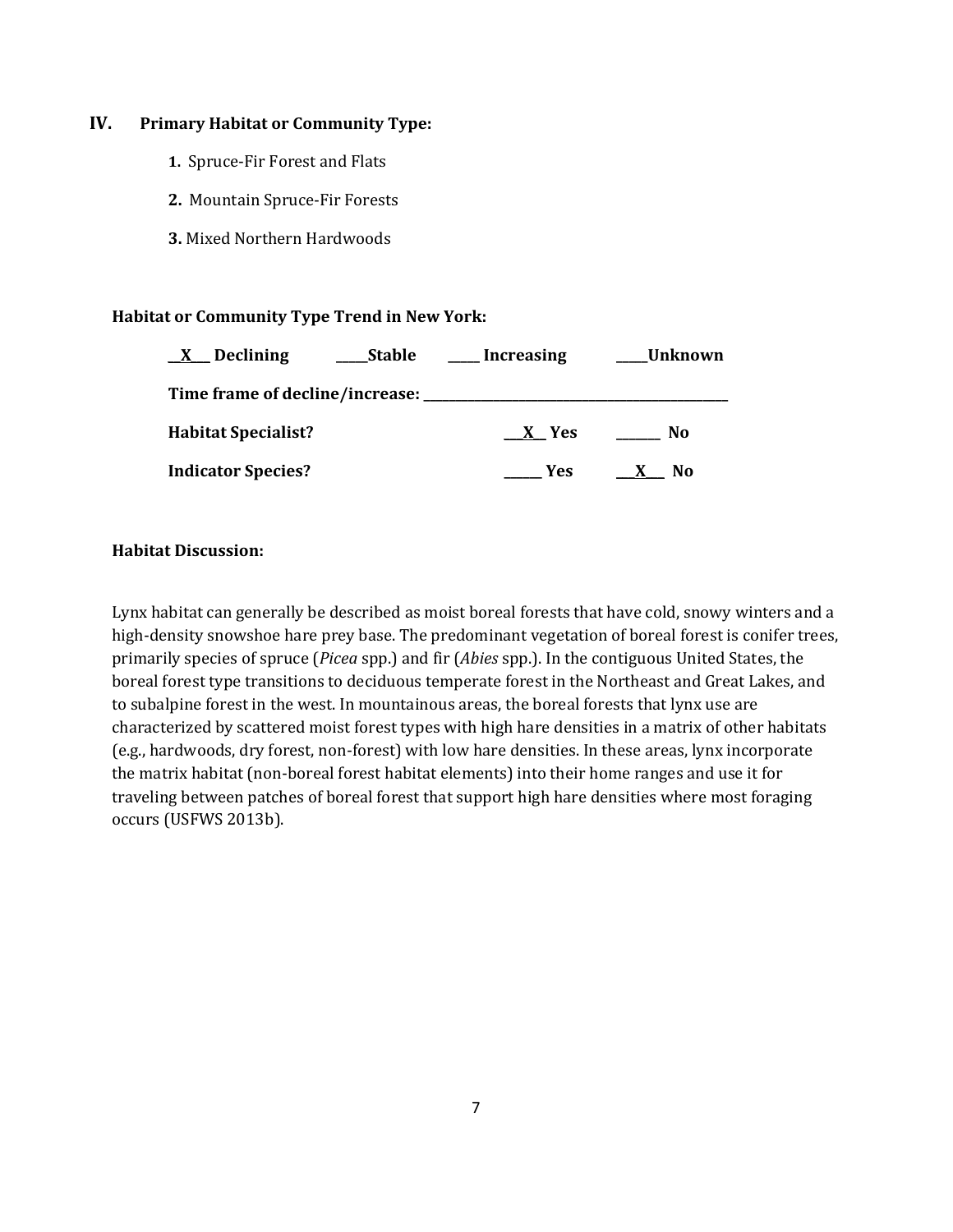- **V. New York Species Demographics and Life History**
	- **\_\_X\_\_\_\_ Breeder in New York**
		- **\_\_X\_\_\_ Summer Resident**
		- **\_\_X\_\_\_ Winter Resident**
		- **\_\_\_\_\_ Anadromous**

**\_\_\_\_\_ Non-breeder in New York**

- **\_\_\_\_\_ Summer Resident**
- **\_\_\_\_\_ Winter Resident**
- **\_\_\_\_\_ Catadromous**
- **\_\_\_\_\_ Migratory only**
- \_\_\_\_\_\_**Unknown**

## **Species Demographics and Life History Discussion:**

Canadian lynx require large hunting areas. Home ranges in the Unites States are highly variable and can be from 12 to 83 square miles depending on abundance of prey, the animal's gender and age, season, and the density of lynx populations (USFWS 2013b). Where snowshoe hare densities are high, territories average 22 square miles for males and 10 square miles for females (USFWS 2013a). Home ranges are larger in winter. A male's territory may contain or overlap with the range of two or three females and their young (USFWS 2013a).

Lynx also make long distance exploratory movements outside their home ranges. Preliminary research supports the hypothesis that lynx home ranges at the southern extent of the distribution are large compared to those in Canada, indicating a relative reduction of food resources in these areas (USFWS 2013b). Snowshoe hare make up 75% or more of the lynx's diet, and the populations of these two species are highly linked. Snowshoe hare numbers have been reported to rise over a nearly 10-year period to a peak before crashing, and lynx follow the same pattern closely behind. However, in the Northeast, there is currently no evidence of natural snowshoe hare cycling; hare densities are more likely affected by forest practices than by 10-year cycles (USFWS 2013a). Without high densities of snowshoe hares, lynx are unable to sustain populations, despite utilizing a multitude of alternate prey species which include red squirrel (*Tamiasciurus hudsonicus*), grouse (*Bonasa umbellus*, *Dendragopus* spp., *Lagopus* spp.), flying squirrel (*Glaucomys sabrinus*), ground squirrel (*Spermophilus parryii*, *S. Richardsonii*), porcupine (*Erethrizon dorsatum*), beaver (*Castor canadensis*), mice (*Peromyscus* spp.), voles (*Microtus* spp.), shrews (*Sorex* spp.), fish, and ungulate carrion (USFWS 2013b).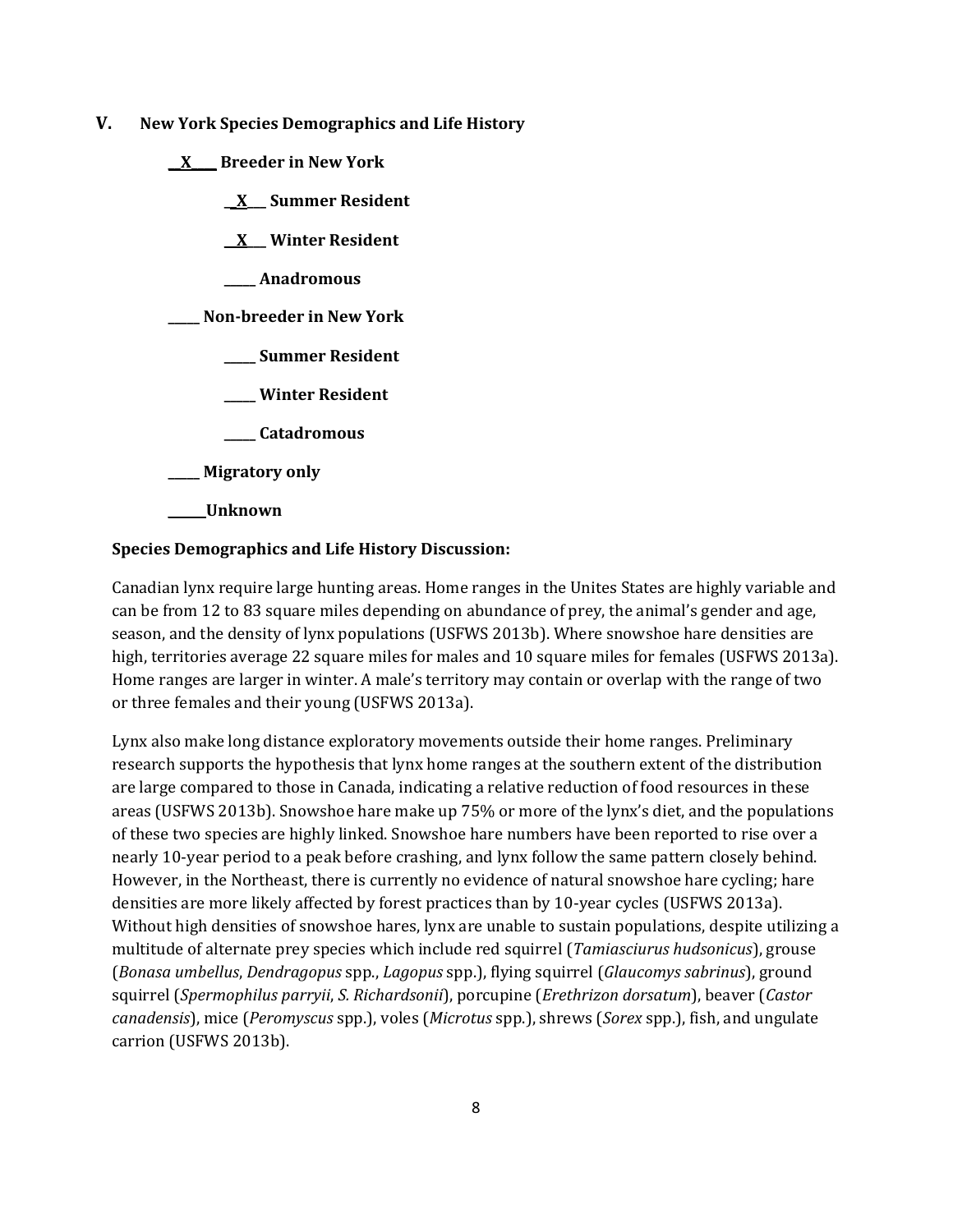Breeding occurs through March and April in the north. Kittens are born in May to June. The male lynx does not help with rearing young. Yearling females may give birth during periods when hares are abundant but otherwise females begin breeding during their second year. During periods of hare abundance in the northern taiga, litter size of adult females averages 4 to 5 kittens. Litter sizes are typically smaller in lynx populations in the contiguous United States (USFWS 2013b).

### **VI. Threats:**

Timber harvest and recreation, and their related activities, are the predominant land uses affecting lynx habitat in the United States (Hoving 2001). Past land use practices and poorly planned logging has resulted in a reduction of habitat and the fragmentation of habitat corridors between populations, limiting dispersal (Ruediger *et al.* 2000).

The primary factor that caused the lynx to be listed as federally threatened was the lack of guidance for the conservation of lynx and snowshoe hare habitat in plans for federally managed lands. Methods of timber harvest can either enhance or destroy lynx habitat; movements may be negatively affected by high traffic volume on roads that bisect suitable lynx habitat, and in some areas, mortalities due to road kill are high (USFWS 2013b). A lack of connectivity between habitats is often the result of poor land management for species such as lynx.

Brocke and Gustafson (1992) hypothesize that heavy logging in the Adirondack region during the past century and forest disturbance created ideal conditions for white-tailed deer (*Odocoileus virginianus*) and bobcat*,* which rely on the deer as winter food. It is hypothesized that the expanding bobcat population competed with the Adirondack lynx in the last century, contributing to the decline of the lynx. Other factors included trapping and incidental killing by humans.

Competition from coyote (*Canis latrans*) and fisher (*Martes pennanti*) (Ray *et al.* 2002) as well as genetic isolation and hybridization with bobcats may limit any recovery efforts (Schwartz et al. 2004).

## **Are there regulatory mechanisms that protect the species or its habitat in New York?**

**\_\_\_\_\_\_\_ No \_\_\_\_\_ Unknown**

\_\_\_**X**\_\_\_ **Yes** 

The Canadian lynx is protected by its status as state- and federally-listed Threatened. The species is classified by New York state law as a small game animal, but regulations do not permit lynx harvest. As a state-listed threatened species in New York, it is protected by Environmental Conservation Law (ECL) section 11-0535 and the New York Code of Rules and Regulations (6 NYCRR Part 182). A permit is required for any proposed project that may result in a take of a species listed as Threatened or Endangered, including, but not limited to, actions that may kill or harm individual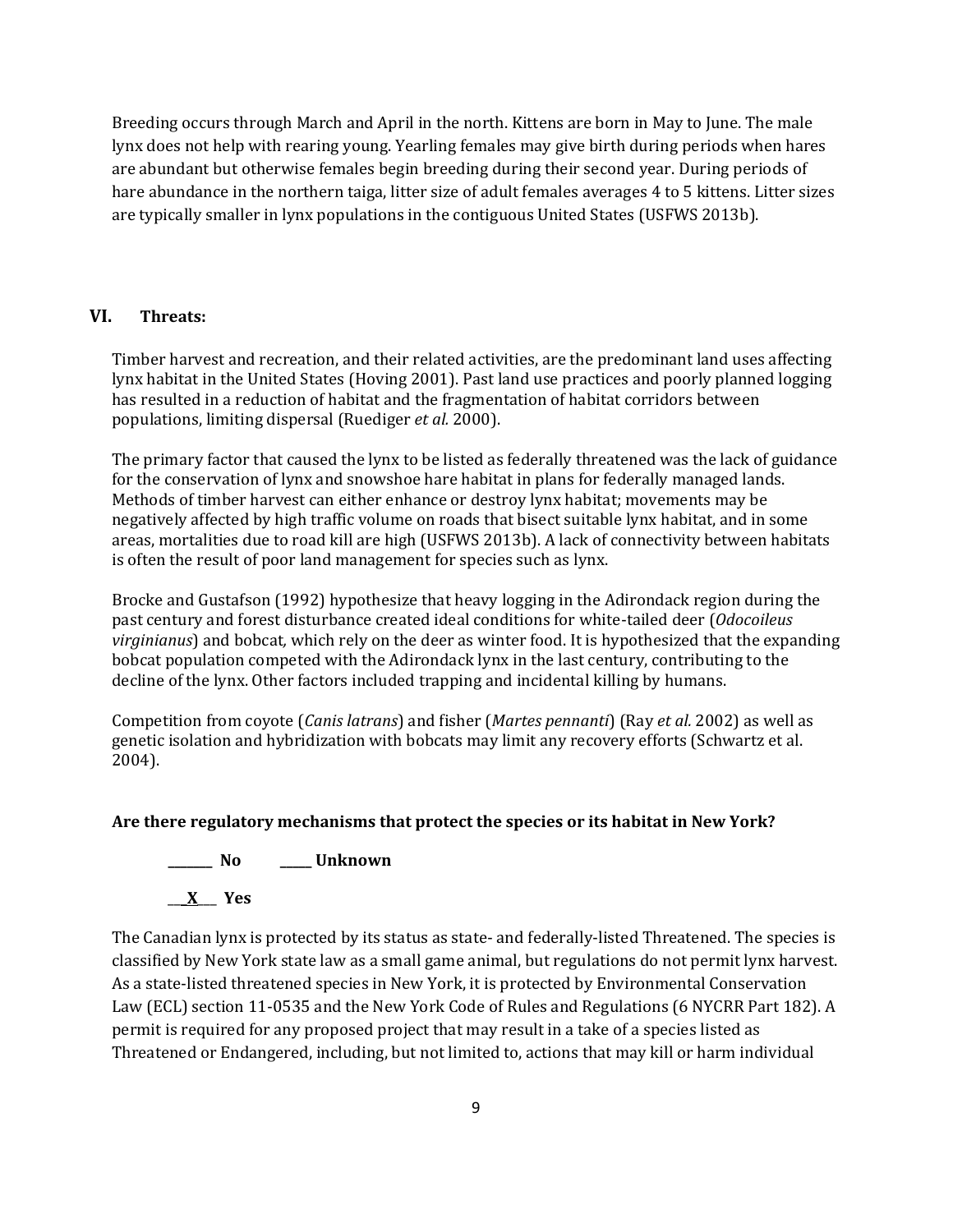animals or result in the adverse modification, degradation or destruction of habitat occupied by the listed species.

The Adirondack Park was created by the New York State Legislature in 1892. State-owned Forest Preserve comprises 2.6 million acres (42%) and is protected by the state constitution as "forever wild." One million acres of the Forest Preserve is further classified as wilderness.

## **Describe knowledge of management/conservation actions that are needed for recovery/conservation, or to eliminate, minimize, or compensate for the identified threats:**

A reintroduction effort would require a suitable prey base , which could be measured by the number of acres of snowshoe hare habitat within potential lynx range. Connectivity of habitat must also be maintained (Kart 2005).

A 1982 study found that lynx restoration was feasible in the Adirondack Park's north-east sector, which is relatively free of deer and bobcats and which harbors a good population of snowshoe hares. Brocke and Gustafson (1992) estimated that hare densities (170 hares/km<sup>2</sup>) would support a lynx population of 70 animals. A Canadian Lynx Restoration Project was launched in 1989 as a cooperative effort between the NYSDEC and the State University of New York College of Environmental Science and Forestry's Adirondack Wildlife Program. A total of 50 lynx were released in the High Peaks Region during the winters of 1989-1990, and another 30-40 during the winter of 1990-1991 (Gustafson 1991). It did not succeed in establishing a viable population. Out of 83 releases (48 females, 35 males), there have been 32 known mortalities. Twelve were killed by vehicles, the largest single source of known mortality. Five died out of state, usually by accidental shooting. Three lynx were raiding livestock pens. Six animals were lost to miscellaneous causes. In one case, a young lynx was apparently killed by a large male lynx (Brocke and Gustafson 1992).

| <b>Conservation Actions</b> |                        |  |
|-----------------------------|------------------------|--|
| <b>Action Category</b>      | Action                 |  |
| <b>Species Management</b>   | Species reintroduction |  |

Conservation actions following IUCN taxonomy are categorized in the table.

The Comprehensive Wildlife Conservation Strategy (NYSDEC 2005) includes recommendations for the following actions for large mammals that have been extirpated in New York.

#### **Habitat research:**

Conduct biological assessment for species shown to be socially acceptable. **Other actions:**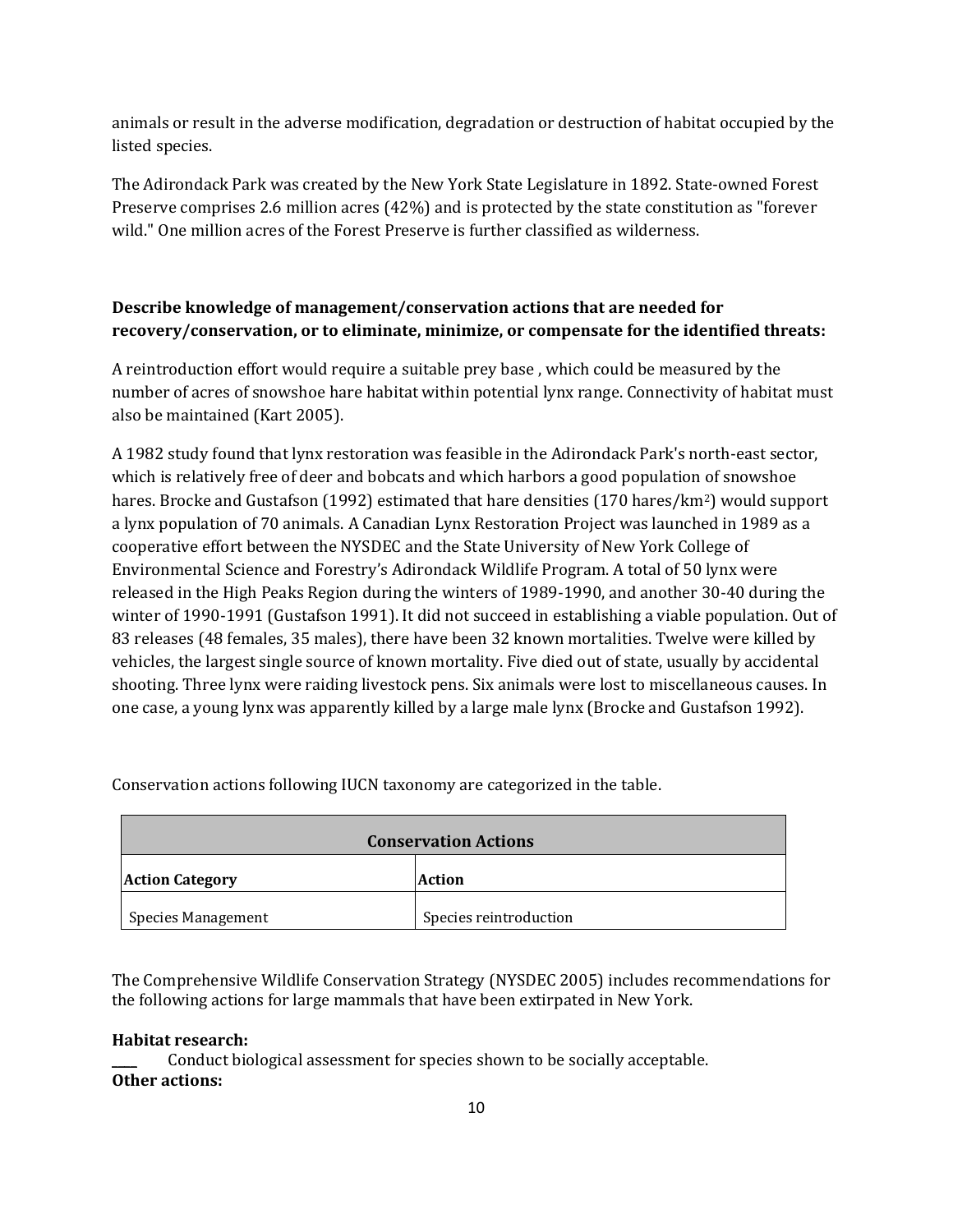\_\_\_\_ Conduct public attitude surveys when decision makers are of the opinion that there is a reasonable chance of public support for the restoration of an extirpated species.

#### **Relocation/ reintroduction:**

Restore species believed likely to succeed and that are socially acceptable and monitor their progress.

## **VII. References**

- Brocke , R. H. and K. A. Gustafson. 1992. Lynx in New York state. Cat News 17: Autumn 1992. IUCN/SSC Cat Specialist Group, Bougy-Villars, Switzerland.
- Gustafson, K. A. 1991. Lynx restoration update. New York State Department of Environmental Conservation Furbearer Management Newsletter. Winter 1991, 2:1.
- Hoving, C. L. 2001. Historical occurrence and habitat ecology of Canada lynx (*Lynx canadensis*) in eastern North American. Thesis, University of Maine, Orono, USA.
- IUCN 2012. IUCN Red List of Threatened Species. Version 2012.2. <www.iucnredlist.org>. Accessed 22 March 2013.
- Kart, J., R. Regan, S.R. Darling, C. Alexander, K. Cox, M. Ferguson, S. Parren, K. Royar, and B. Popp, editors. 2005. Vermont's Wildlife Action Plan. Vermont Fish & Wildlife Department. Waterbury, Vermont. <www.vtfishandwildlife.com>. Accessed 25 March 2013.

N.H. Fish and Game Department (NHFG). 2015. *New Hampshire Wildlife Action Plan*, <http://www.wildlife.state.nh.us/wildlife/wap.html>

- NatureServe. 2012. NatureServe Explorer: An online encyclopedia of life [web application]. Version 7.1. NatureServe, Arlington, Virginia. <http://www.natureserve.org/explorer>. Accessed 22 March 2013.
- Novak, M. J., J. Baker, M. Obbard, and M. Mallock, editors. 1987. Wild furbearer management and conservation in North America. Ontario Ministry of Natural Resources, Toronto, Canada.
- Ray, J. C., J. F. Organ, and M. S. O'Briend. 2002. Canada lynx (*Lynx canadensis*) in the Northern Appalachians: Current knowledge, research priorities, and a call for regional cooperation and action. Report of a meeting held in Portland, Maine, April 2002.
- Ruediger, B., J. Claar, S. Gniadek, B. Holt, L. Lewis, S. Mighton, B. Naney, G. Patton, T. Rinaldi, J. Trick, A. Vandehay, F. Wahl, N. Warren, D. Wenger, and A. Williamson. 2002. Canada lynx conservation assessment and strategy. USDA Forest Service, USDI Fish and Wildlife Service, USDI Bureau of Land Management, USDI National Park Service, Missoula, Montana, USA.